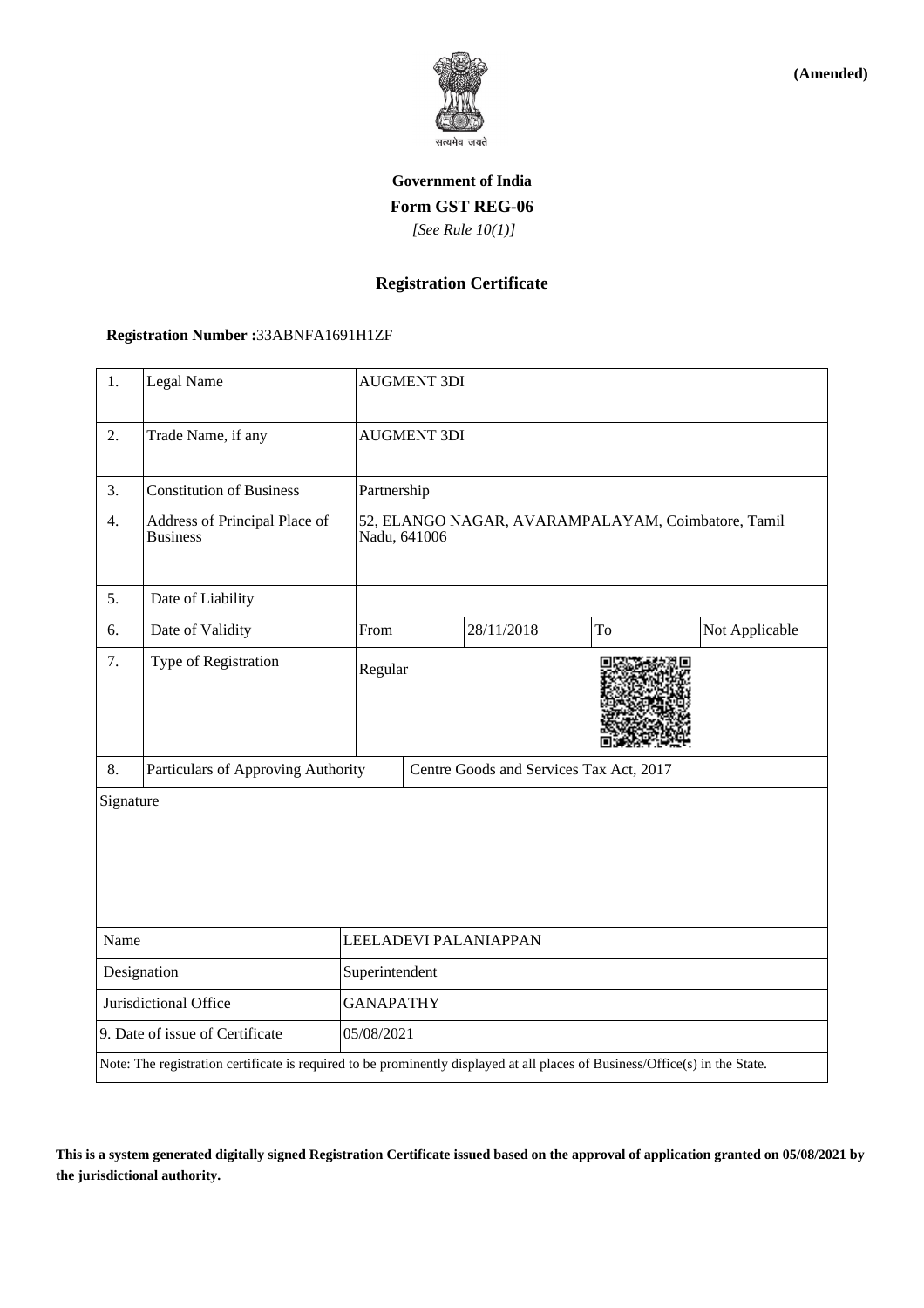

#### **Details of Additional Place of Business(s)**

| <b>GSTIN</b>       | 33ABNFA1691H1ZF |
|--------------------|-----------------|
| Legal Name         | AUGMENT 3DI     |
| Trade Name, if any | AUGMENT 3DI     |

Total Number of Additional Places of Business(s) in the State 4

Sr. No. Address

- 1 NO.58, MARUTHAMALAI GOUNDER LAYOUT, EB OFFICE ROAD, SATHY ROAD, GANAPATHY, Coimbatore, Tamil Nadu, 641006
- 2 Survey No.139-157/2, IndoSpace AS Industrial Park Pvt Ltd., Puduvoyal Post, Durainallur Village Ponneri Taluk, Tiruvallur, Tamil Nadu, 601206
- 3 No.1, Central Warehousing Corporation, Arcot Road, Ayyavupuram, Virugambakkam, KK Nagar,, Chennai, Tamil Nadu, 600092
- 4 No 2, Central Warehouse, Chinnasamynaidu Road, Siddhapudur, Coimbatore, Tamil Nadu, 641044